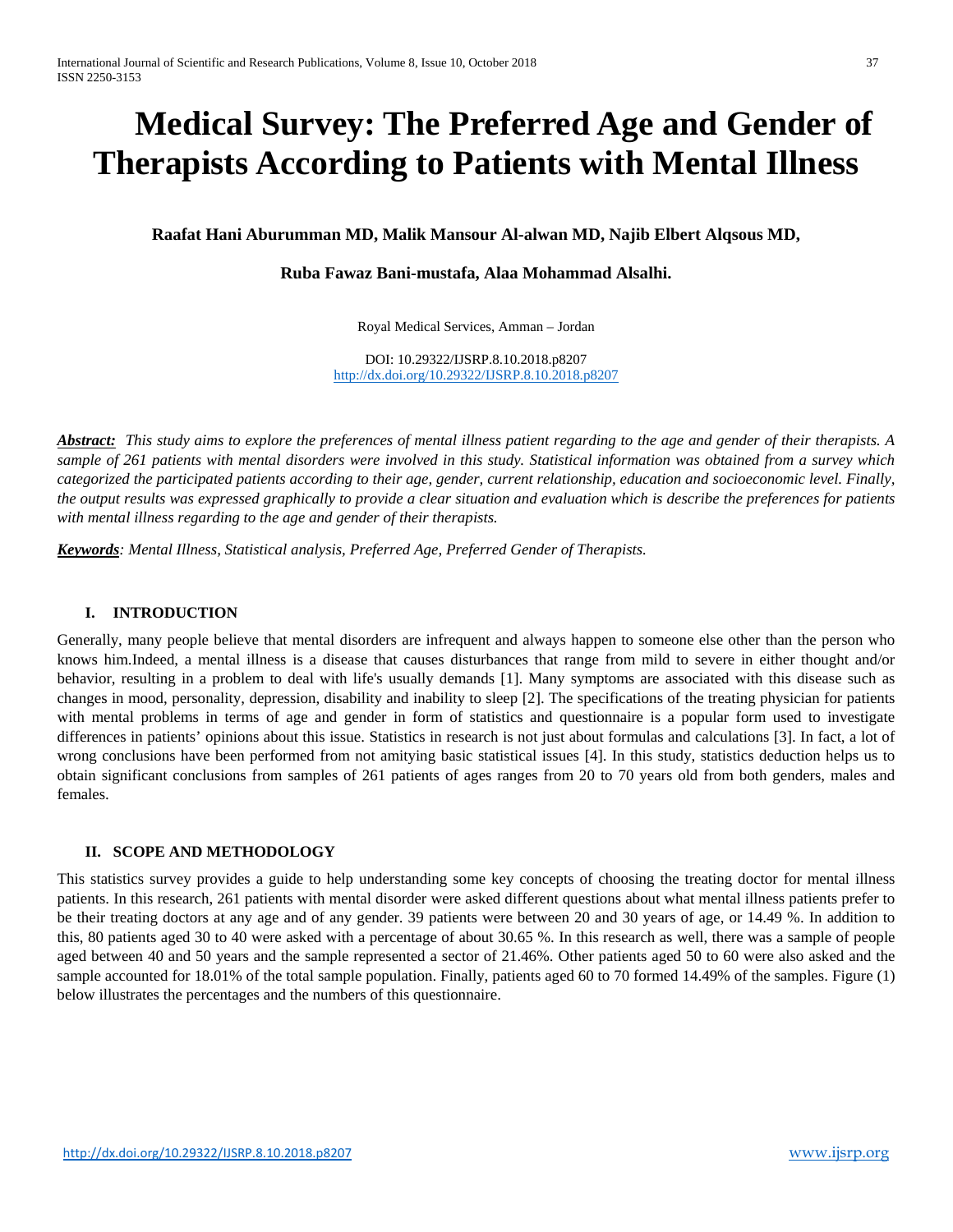International Journal of Scientific and Research Publications, Volume 8, Issue 10, October 2018 38 ISSN 2250-3153



**Fig (1): The Percentages of the Ages of the Participants**

However, the sample of patients was normally distributed since there were 125 of the sample from males and about 135 were females and there was only one skipped person. Indeed, figure (2) below represents the percentages of the genders of patients who were asked





The majority of the involved patients who participated in the questionnaire was married with a social status that reflects 66.54% of the total survey sample. Just 2 persons were widowed. Only 8 persons of the sample interviewed were divorced. The rest of the sample never experienced the marriage. Figure (3) below represents the percentages of the status relationships of the people that participated in the questionnaire.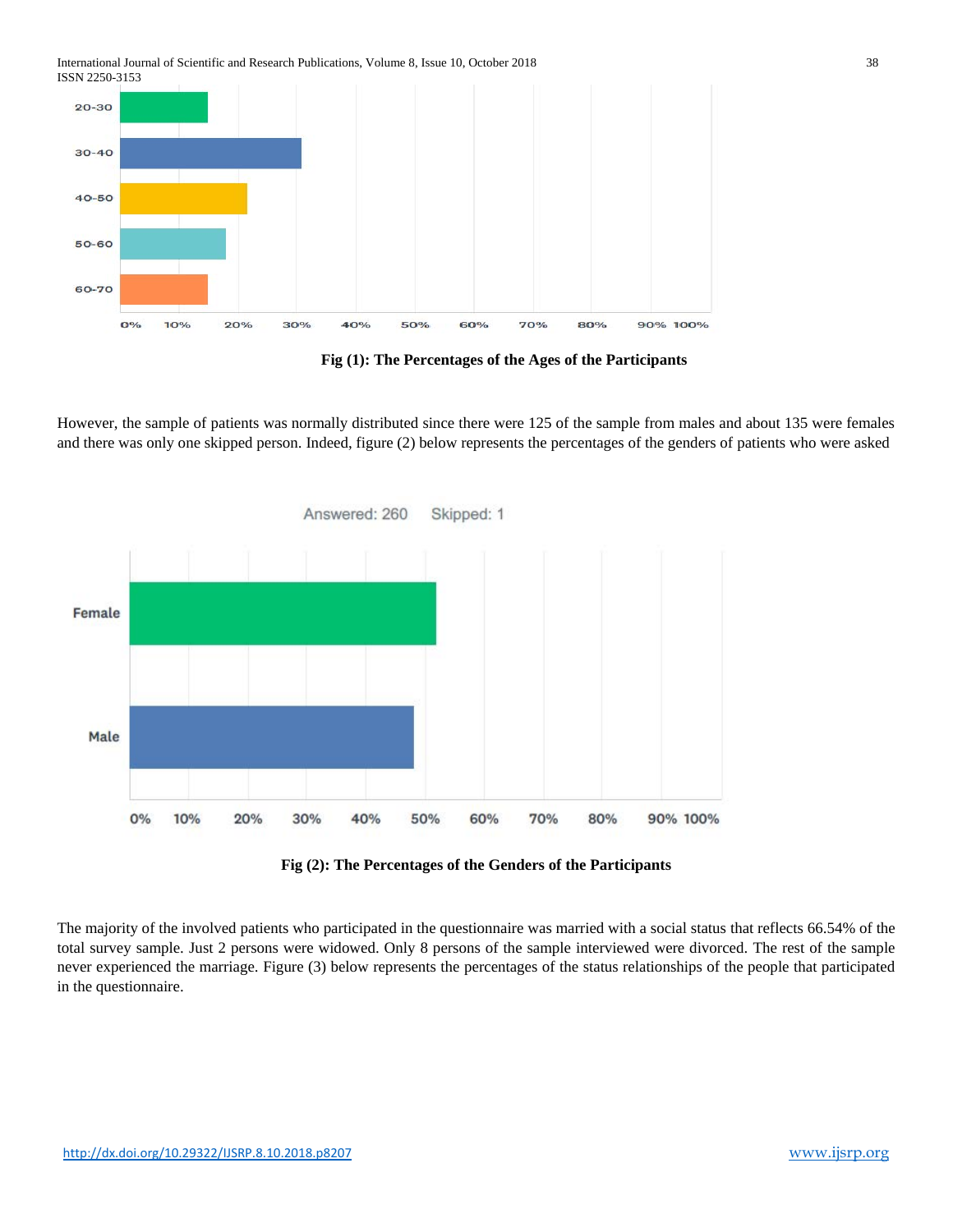International Journal of Scientific and Research Publications, Volume 8, Issue 10, October 2018 39 ISSN 2250-3153



**Fig (3): The Current Status Relationship of the Participants**

To determine the educational level of the persons involved in the sample, they were divided into 6 groups. The first group of involved patients represents the group who did not enter schools at all, indeed, this group contains 23 persons. The second group accounted for 1% and contains 18 people actually. This group consists of patients who graduated from high schools only. The third group contains people who graduated from college. In fact, this group, contains 40 persons. The majority of the persons involved in the sample has appeared in the fourth group. This group contains about 89 persons, all of them were participated in some graduate school. The sample which contains persons who completed graduate school is not considered a small sample really. This group consists of 69 persons. The last group contains persons who finished their university with high degree. This group contains of about 22 persons. Figure (4) below illustrates the percentages of people participated in this questionnaire according to their level of education.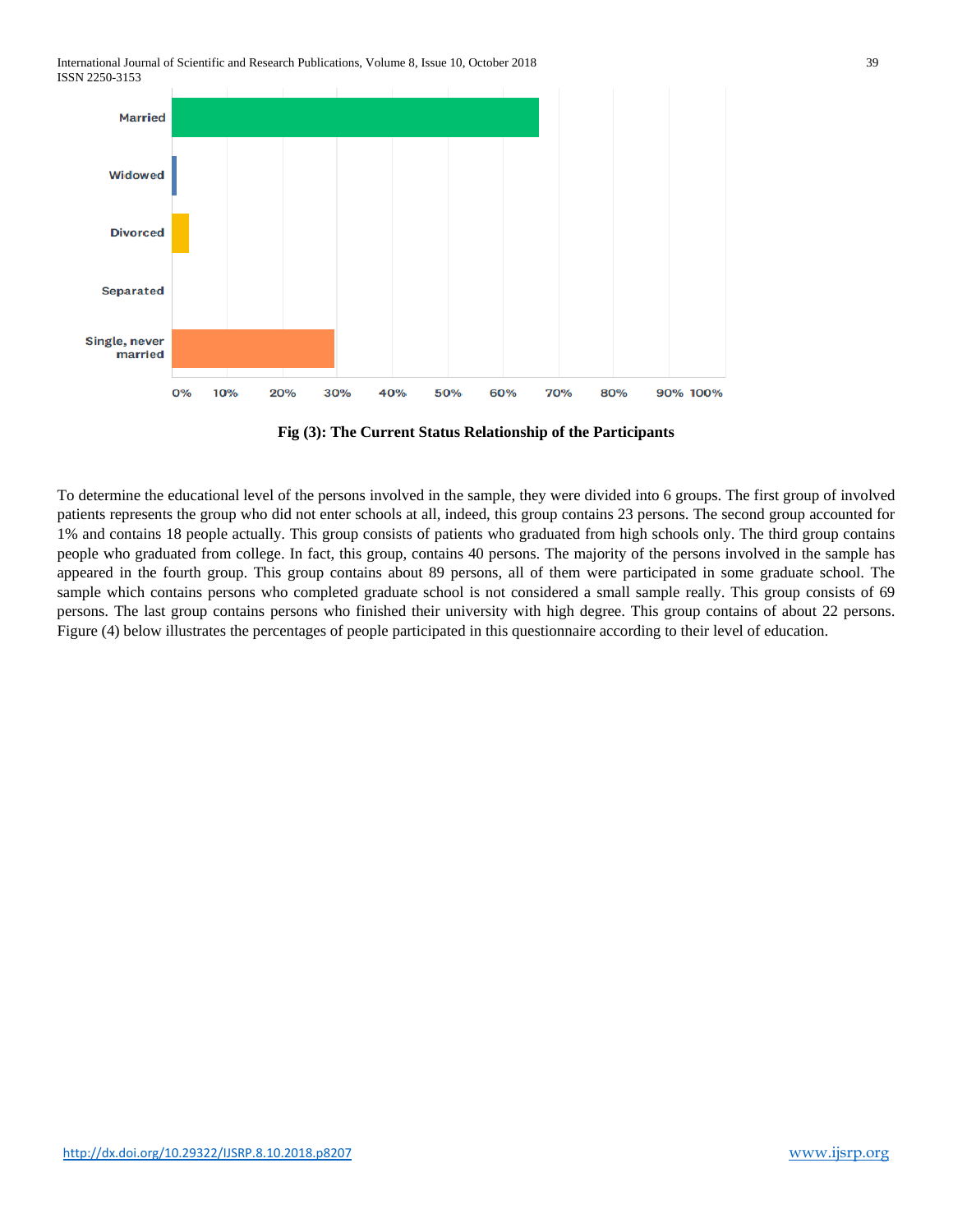

**Fig (4): The Percentage of People According to Their Level of Education**

Patients were classified according to their socioeconomic class into three groups, which were low, mild and high. Indeed, the first and third groups were too similar, they contain 44 and 43 persons respectively. The second group contains 169 persons, this number forms a percentage of 66.06%. In fact, when analyzing these percentages, we can observe easily that the majority of people involved in this questionnaire are of mild level, figure (5) below represents the percentages of people involved in the questionnaire according to their socioeconomic classification.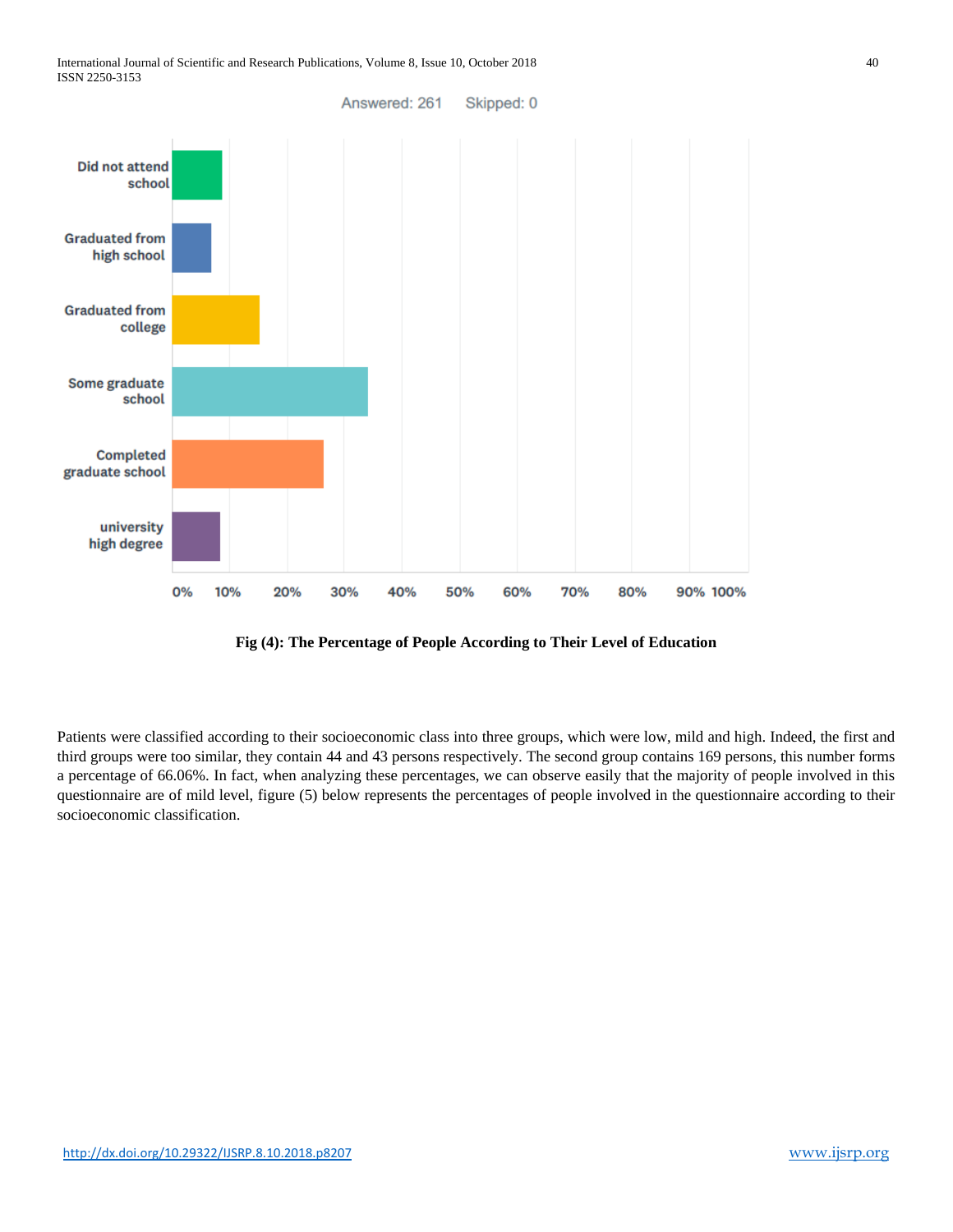

**Fig (5): The Percentage of People According to their Socioeconomic Class**

This research study treats a phenomenon which is, in general, considered ethically problematic, then the true experimental design is replaced by this quasi-experimental approach [5]. Figure (6) below illustrates good information to point out the advantage of this study



**Fig (6): The Percentage of the Choice of the Participants to their Treating Doctors According to Gender** 

As it is shown in the figure, most of the people who participated in this study (about 66.67%) do not prefer a specific gender of their treating doctors either males or females. Indeed, 24.90 % of the people participated in the study prefer their treating doctors to be males. On the other hand, only 8.43 % of the participants in this study prefer the gender of their doctors to solve their mental illness problems from females.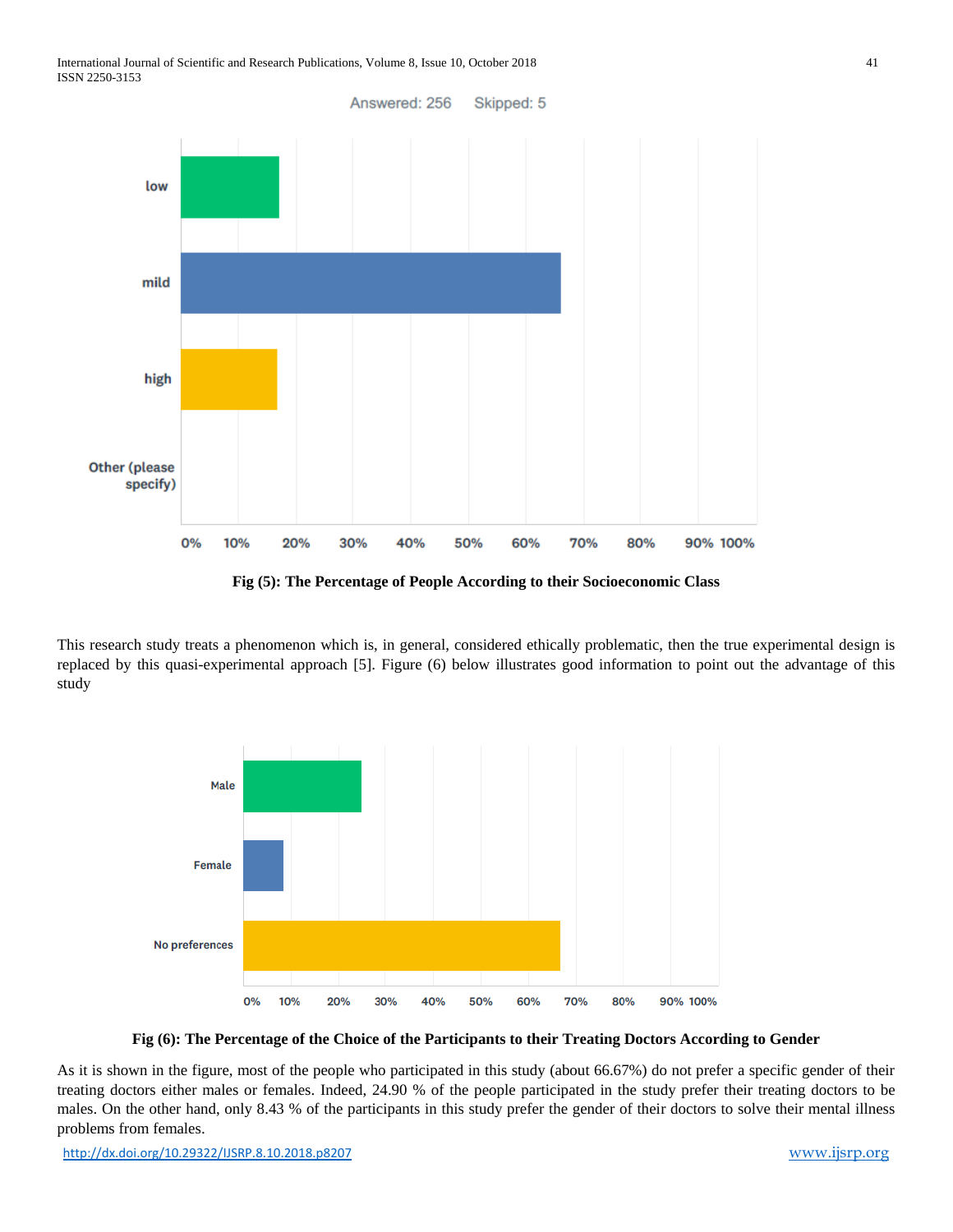Figure (7) below, illustrates the answer to a significant question in this study. Participants were asked about the age of the treating therapists. And it was noted that most participants do not prefer a specific age of the doctor answered this question about 157 people, which is what accounted for more than 60%. What is unique in the study is that very few, specifically four people, only wanted to be their treating physician between the ages of 60 and 70 years. Furthermore, 27 participants prefer their treating doctors to be in ages range between 30 and 40 years old. In addition, 39 of the participants in the study, preferably the age of their doctors treated between 40 and 50 years. Not far from this figure, 33 people preferred a treating doctor aged between 50 and 60 years.



**Fig (7): The Percentage of the Choice of the Participants to their Treating Doctors According to Age**

#### **III. RESULTS AND DISCUSSIONS**

This study aims to correlate statistical information about age and gender of therapists with a preference of patients with mental illness. This survey provides a clear situation and evaluation of patients with mental illness regarding to the age and gender of their therapists. The output of this study shows that there is a low preference to specific age and gender. Only 15% and 10% of the total patients who was involved in the survey have specific preferences for therapists age (40-50) and (30-40) respectively. On the other hand, around 25% of mental illness patients would like to choose male therapists compared to 15% who preferred female. Finally, more than 65% of patients who was covered in this study don't have any specific preferences for age and gender of their therapists.

In fact, some limitations faced the direction of this survey, so it is important to mention these limitations and restrictions to provide some possible improvement in future research to overcome theses limitation. One of the limitations is that patients with mental disorders do not like to talk about their mental problems in front of anybody. Another problem faced by the study was the size of the sample as 261 patients, which is relatively few to launch generalizations and obtain demonstrated conclusion.